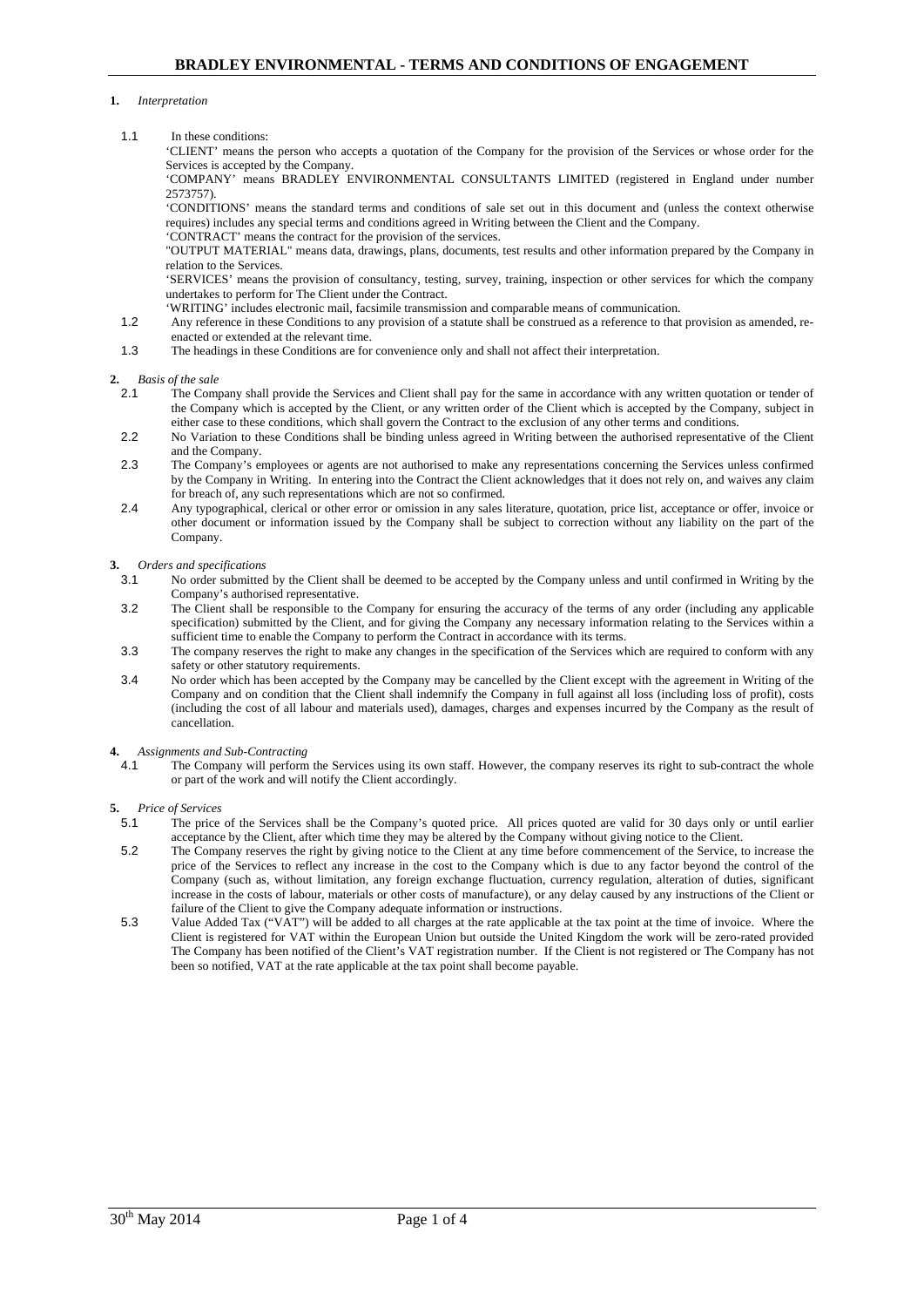# **6.** *Terms of payment*

- 6.1 Subject to any special terms agreed in Writing between the Client and the Company, the Company shall be entitled to invoice the Client for the price of the Services on or at any time after commencement of the same.
- 6.2 The Client shall pay the price of the Services inclusive of VAT where applicable (but without any other deduction) within 30 days of the date of the Company's invoice in pounds Sterling. The time of payment of the price shall be of the essence of the Contract. Receipts for payment will be issued only upon request.
- 6.3 If the Client fails to make any payment on the due date then, without prejudice to any other right or remedy available to the Company, the Company shall be entitled to:
	- 6.3.1 cancel the Contract or suspend any further provisions of the Services to the Client. . Any such period of suspension shall be disregarded for the purpose of contractual time limits previously agreed for the completion of the services.
	- 6.3.2 under The Late Payment of Commercial Debts (Interest) Act 1998, as amended and supplemented by the Late Payment of Commercial Debts Regulations 2002, charge the Client a fee and interest (both before and after any judgement) on the amount unpaid, at the rate of 8% per annum above Bank of England base rate from time to time, until payment in full is made; and
	- 6.3.3 charge the Client the costs of recovery of any outstanding amount including legal costs and disbursements and charge any Bank charges incurred on representing cheques or requesting special clearance thereof.

#### **7.** *Force Majeur*

7.1 The company shall not be liable to the Client or be deemed to be in breach of the Contract by reason of any delay in performing, or any failure to perform, any of the Company's obligations in relation to the Services, if the delay or failure was due to any cause beyond the Company's reasonable control.

#### **8.** *Accuracy*

- 8.1 Any results provided by the Company comprising advice data and conclusions are based on information supplied by the Client and evidence known at the time to the Company. The Client shall supply all necessary information, data, drawings and items necessary to the timescale required by the Company and shall arrange, at the Client's expense and risk, for the conveyance of all test items to and from the Company's laboratories unless the conveyance of samples and other items forms an integral part of the Work. All Data provided, conclusions reached, or recommendations made by the Company rely on scientific and engineering concepts disciplines and procedures used or adopted by the Company and the Company does not warrant that the same will necessarily be achieved by other parties, or that such conclusions or recommendations will necessarily be valid in circumstances other than those of which the Company has direct experience. Any results are believed to be accurate and reliable subject to the limitations of normal experimental uncertainties.
- 8.2 Any report produced by the Company for the benefit of the Client relates solely to the goods or samples reported on and not bulk from which the goods or samples were drawn.

#### **9.** *Confidentiality and Intellectual Property*

- 9.1 The property, and any copyright, design rights or other intellectual property rights in any Output Material shall, unless otherwise agreed in Writing between the Client and the Company, belong to the Company, but the Client shall be entitled to use the Output Material for the purposes of utilising the Services by way of an exclusive licence, subject to payment in full of all sums payable under this contract.
- 9.2 Any information provided by the Client which is so designated by the Client and any Output Material shall be kept confidential by the Company, and all Output Material or other information provided by the Company which is so designated by the Company shall be kept confidential by the Client; but the foregoing shall not apply to any documents or other materials, data or other information which either party is required to disclose by law or by statutory requirements or which are public knowledge at the time when they are so provided by either party, and shall cease to apply if at any future time they become public knowledge through no fault of the other party.
- 9.3 The Output Material is prepared exclusively for the Client for the purposes of the Contract and may not under any circumstances be used by any third party. The Company is not liable for any Output Material so used and the Client shall indemnify the Company against all liability and loss, damages and expenses awarded against or incurred by the Company in connection with any claims by third parties in connection with such use of the Output Material.
- 9.4 While the Company is not aware, to the best of its knowledge, that any Output Material is in infringement of any design rights, copyright or other intellectual property rights of any third party, it does not give any particular warranty in this respect.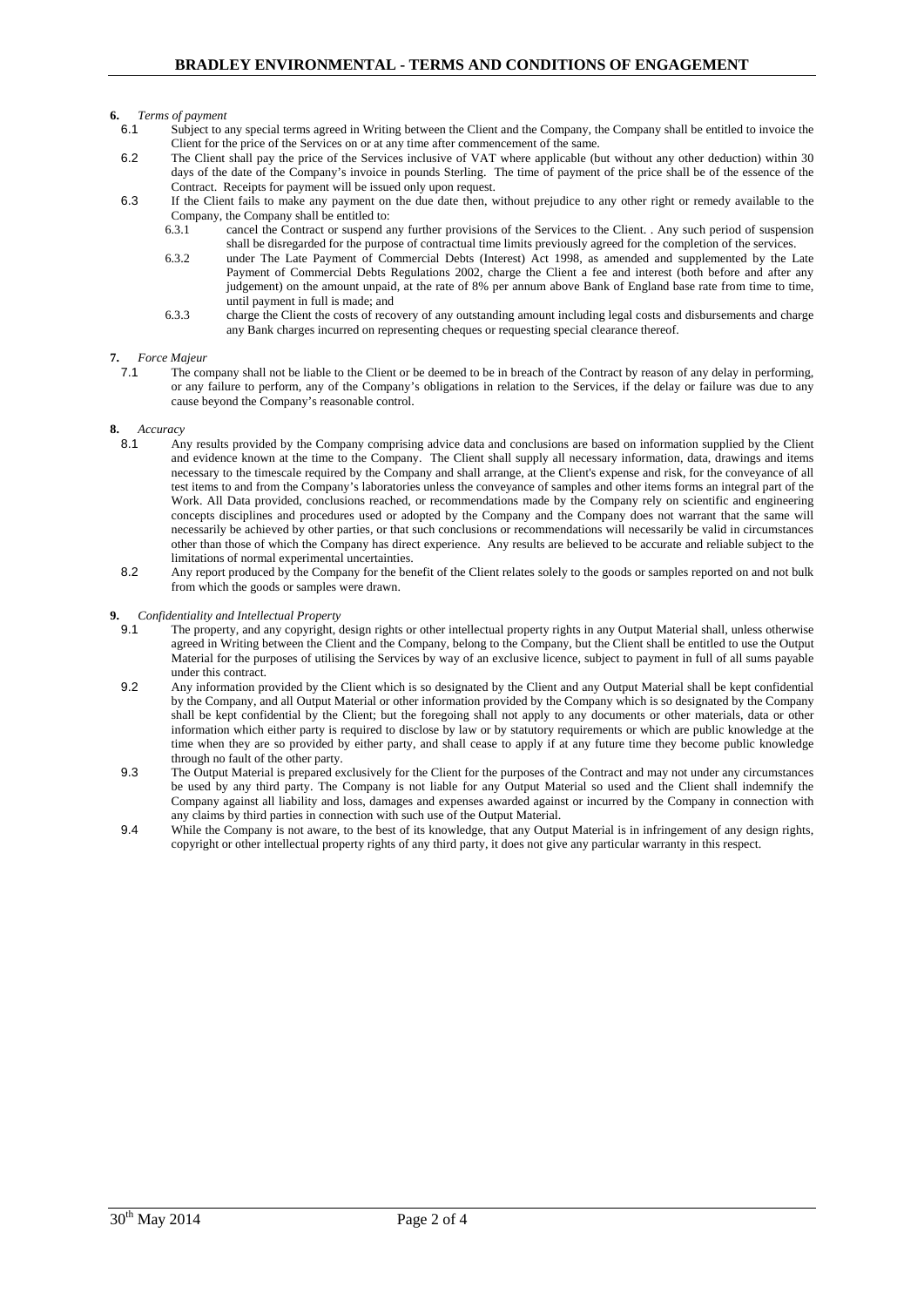#### **10.** *Warranty and Limitation of Liability*

- 10.1 The Company warrants to the Client that it is accredited by UKAS and that the Services (with the exception of advice and consultancy) will be provided in accordance with procedures accredited by UKAS.
- 10.2 Except as expressly provided in this Contract and so far as is permitted by statute all warranties, conditions, guarantees or representations, express or implied, statutory or otherwise are hereby excluded, and the Company shall not be liable for any loss, damage, expense or injury of any kind whatsoever, consequential or otherwise, arising out of or due to or caused by any defects or deficiencies of any sort in the Services, (including any delay in providing or failure to provide the Services) whether such defects or deficiencies are caused by the negligence of the Company or its employees or agents or otherwise.
- 10.3 The Services are provided to and for the benefit of the Client exclusively and all collateral warranties are hereby excluded. The Company shall not be liable to any third party who seeks to use the Services without the Company's express written permission for any loss, damage, expense or injury of any kind whatsoever, consequential or otherwise, arising out of or due to or caused by any defects or deficiencies of any sort in the Services whether such defects or deficiencies are caused by the negligence of the Company or its employees or agents or otherwise.
- 10.4 The Company shall have no liability to the Client for any loss, damage, costs, expenses or other claims for compensation arising from any instructions supplied by the Client which are incomplete, incorrect, inaccurate, or in the wrong form, or arising from their late arrival or non-arrival, or any other fault of the Client.
- 10.5 No liability is accepted by the Company for loss or damage howsoever caused to any goods or samples submitted for examination by the Client. Following examination of the goods or samples the remainder will only be returned to the Client upon written request. Unless the Company receives notice in Writing to the contrary the Company shall be entitled to dispose of all goods or samples within 6 months of the completion of the Contract.
- 10.6 Nothing in this Contract shall limit or exclude the Company's liability for death or personal injury resulting from the negligence of the Company or that of its employees or agents.
- 10.7 The entire liability of the Consultancy under or in connection with the Agreement shall not exceed a multiple of 20 (twenty) times the Company's charges for the provision of the Services under the Contract.
- 10.8 The Client shall indemnify and keep the Company indemnified against all costs, expenses, damage or other losses incurred or suffered by the Company as a result of any claims made against the Company due to the infringement of any regulation, enactment or legislation by the Client.
- 10.9 The Client is under a duty to mitigate any losses howsoever caused.<br>10.10 The Client acknowledges and agrees that the limitation of liability c
- The Client acknowledges and agrees that the limitation of liability contained in this clause is:
	- 10.10.1 fair and reasonable;<br>10.10.2 reflected in the leve
		- 10.10.2 reflected in the level of charges and of insurance cover carried by the Company<br>10.10.3 inst and equitable having regard to the extent of the responsibility of the Comp
		- iust and equitable having regard to the extent of the responsibility of the Company for any loss or damage suffered, on the basis that all other consultants, the contractor and any subcontractors who have a liability shall be deemed to have provided contractual undertakings to the Client on terms no less onerous than those contained in this Contract.

# **11.** *Publicity*

The Company's name shall not be used in connection with the Contract for purposes of publicity promotion or advertising without the prior written approval of The Company. The Company may publish or join in publishing any description or illustration of the works with the prior consent of the Client.

**12.** *Non-solicitation of Staff*

- The Client shall not solicit or entice away or seek to entice away from the Company to work for its business, whether as principal, agent, partner, director, employee, secondee or consultant, any person who is or was employed or engaged by the Company in providing the Services.
- 12.2 Should the Client be in breach of 12.1 above, then it shall pay to the Company a sum to cover the Company's reasonable losses in this matter.

**13.** *Data Protection Act 1998*

- 13.1 The Company is registered under the Data Protection Act 1998.<br>13.2 The Company may consult or register information about the Cl
- 13.2 The Company may consult or register information about the Client and the conduct of the Client's account with a licensed credit reference agency. The Company may also consult a licensed credit agency about any credit information that they hold on the Client, or the Client's principal directors. The Company will keep a record of that search either on computer or on manual records.
- 13.3 As part of its marketing policy the Company may send to the Client from time to time details of its products and services. If the Client does not wish to receive these details then please contact Bradley Environmental Consultants Limited Head Office, 20 Stourbridge Road Halesowen West Midlands B63 3US Tel 0121 550 0224 e-mail sales@bradley-enviro.co.uk.

#### **14.** *Dispute Resolution And Applicable Law*

- 14.1 Any dispute or difference arising out of or in connection with this Contract shall be referable at the option of either party to adjudication. The person who is to act as the adjudicator shall be agreed between the Client and the Company, the preferred adjudicator being ARCA/ATaC.
- 14.2 The contract shall in all respects be subject to and construed in accordance with English Law and the Client submits to the exclusive jurisdiction of the English Courts.